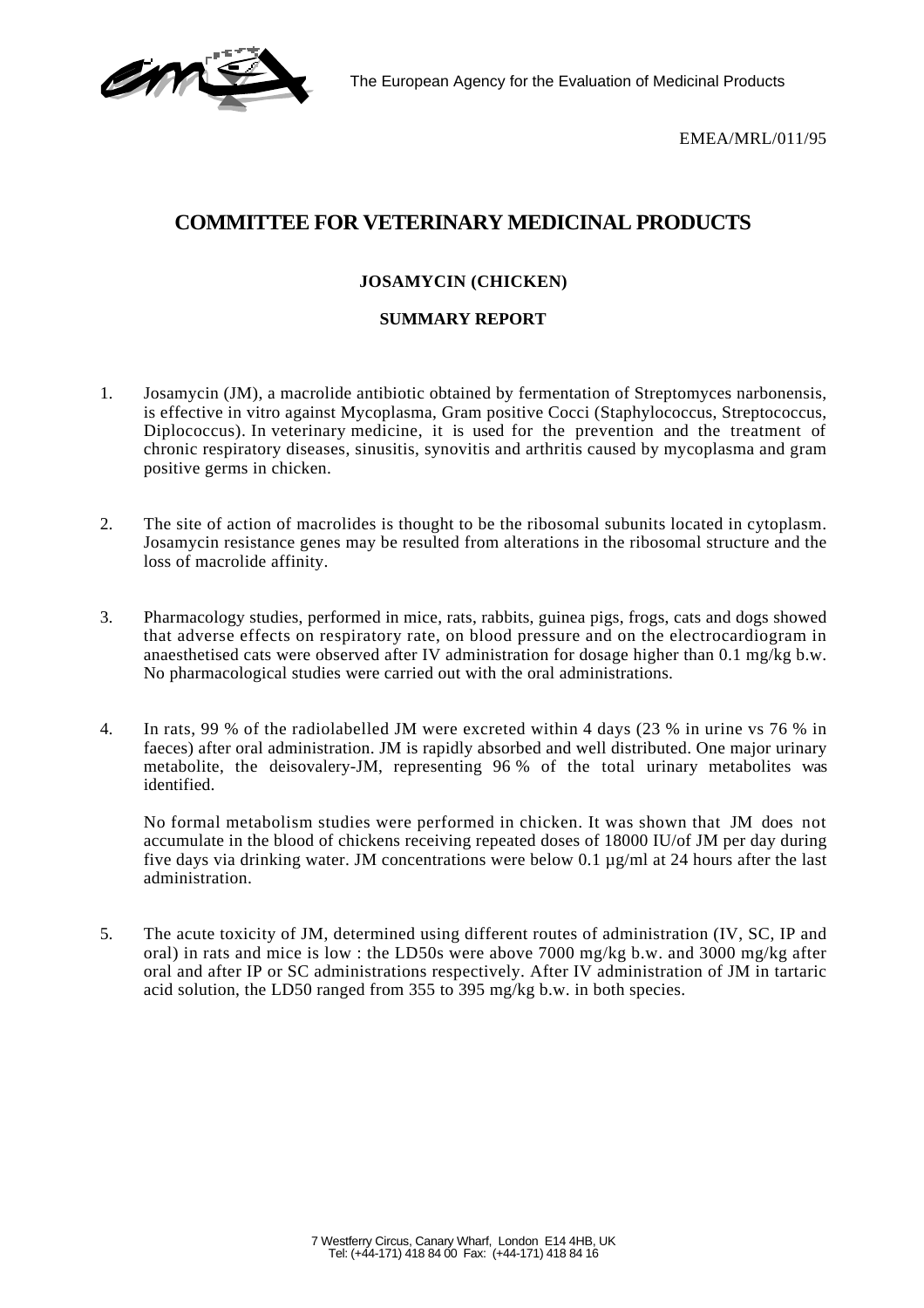- 6. The short and long term oral toxicity studies performed in rats [a five-week study (0, 300, 1000 and 3000 mg/kg b.w. - JM base) and a 6-month study (0, 300, 100, 3000 mg/kg b.w. - JM base)] revealed that JM induced variations in haematological parameters. A NOEL of 100 mg/kg b.w. could be established from the 5-week study. In the 6-month toxicity study performed in dogs (0, 50, 120, 300, 1800 mg/kg b.w. JM propionate), no toxic effects were reported for animals treated up to 300 mg/kg b.w.
- 7. Several tolerance studies, carried out in pigs and chicken showed no treatment related abnormalities.
- 8. A two generation reproduction study was not performed.
- 9. Two teratogenic studies were performed in rodents : one in rats (0, 300, 3000 mg/kg b.w. from 8 to 14 days of gestation) and the other one in mice (0, 300, 3000 mg/kg b.w. from 7 to 13 days of gestation). In rats, no adverse effect was observed up to 3000 mg/kg b.w.. In the mice group treated at 3000 mg/kg b.w., the resorption rates were significantly increased (15.9 % vs 8.7 % in the control group) and the number of foetuses with growth retardation was increased (8.3 % versus 2.1 % in control group). 300 mg/kg b.w. per day could be considered a no effect level for embryotoxicity in mice.
- 10. JM was not mutagenic in the following in vitro tests : Ames Test (TA 98, TA 100, TA 1535 or TA 1537), Repair test using Bacillus subtilis, HGPRT- test with cells of Chinese hamster cell line V79 and Micronucleus test in vivo.
- 11. No carcinogenicity study was performed. However, this was not requested on the basis of the absence of structural alerts and the results of the mutagenicity studies.
- 12. A toxicological ADI of 0.5 mg/kg b.w., based on the NOEL of 100 mg/kg b.w. observed in the five-week oral toxicity study in rats, could be estimated. Since this study lasted only for 30 days, a safety factor of 200 was chosen instead of the standard safety factor of 100.
- 13. From the in vitro study performed in order to evaluate the potential effect on the human gut flora, a MIC $50$  of 0.70 µg/ml could be calculated for Bacteroides fragilis, the two other strains tested, Escherichia coli and Bifidobacterium sp. being resistant.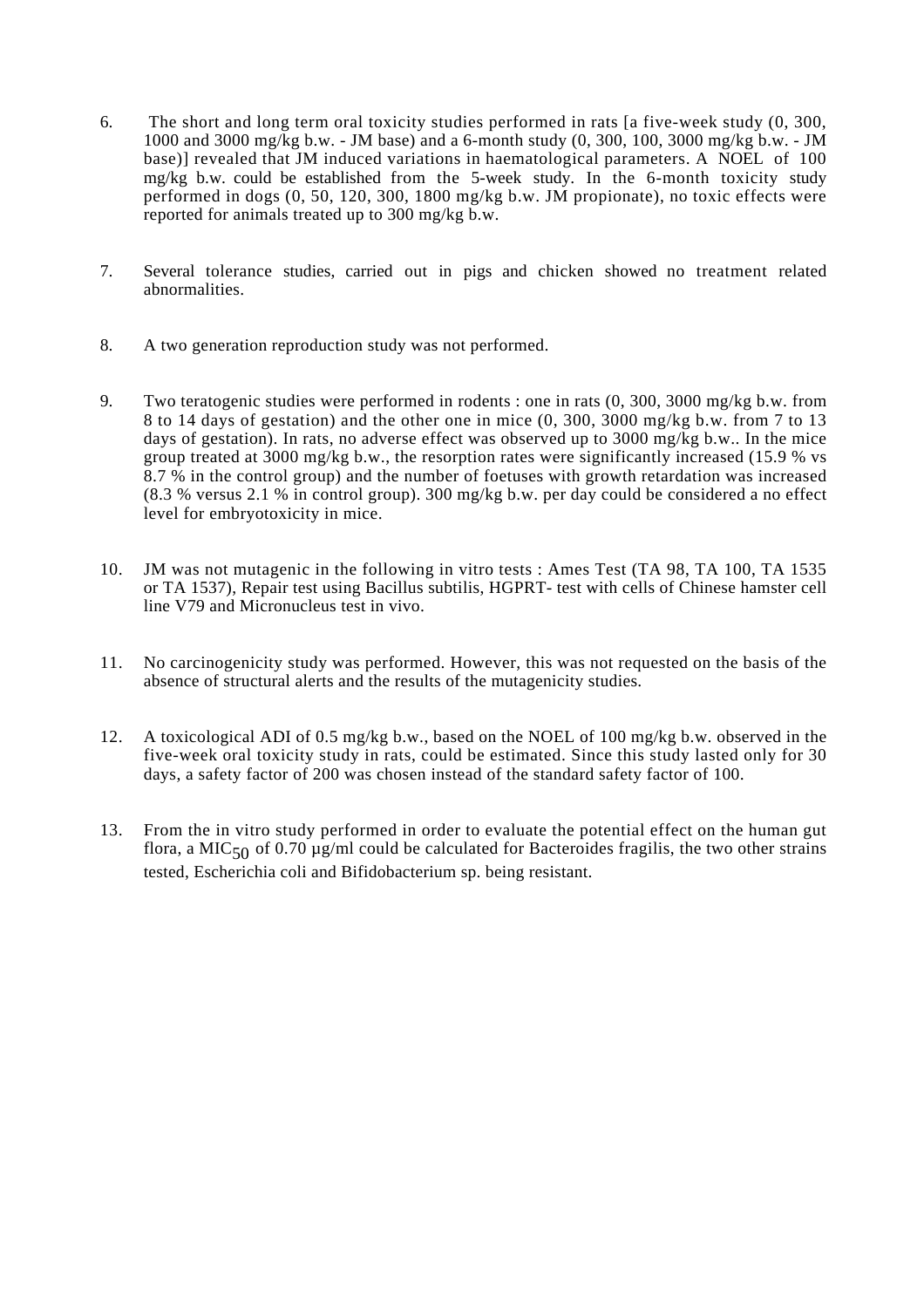14. Based on the in vitro results obtained on Bacteroides fragilis, a microbiological ADI of 0.002 mg/kg b.w./day was calculated according to the following formula :

ADI ( $\mu$ g/kg b.w.) = fraction available for micro-organism (0.85) x human weight (60 kg) lowest MIC (0.7  $\mu$ g/ml) x CF<sub>2</sub> (1) x daily faecal bolus (150 ml)  $CF_1(1)$ 

with

 $CF1 = 1$  and  $CF2 = 1$ , as the MIC of the most sensitive strain was retained to calculate the ADI.

the fraction available for microorganism 0.85 was obtained from human data.

As there are a few data on human flora, this microbiological ADI should be provisional and considered to establish MRL values as it is 250 fold lower than the ADI evaluated from toxicological data (0.5 mg/kg b.w.).

- 15. After administrations of JM (18 mg/kg b.w./day/5 days) to chicken, no JM residues could be detected in edible tissues at 3 days after the end of the treatment (four animals per sampling time - microbiological method).
- 16. In the whole egg, no josamycin residues were detected either during the treatment period or any day after cessation of treatment (18 mg/kg b.w./day/5 days). (limit of quantification of the microbiological method 100  $\mu$ g/kg).
- 17. As there is no available (physicochemical) analytical method validated according to the recommendations of Volume VI, MRLs based on all active antimicrobial residues should be proposed as provisional for chicken

Chicken

| liver  | $200 \mu g/kg$ |
|--------|----------------|
| kidney | $400 \mu g/kg$ |
| fat    | $200 \mu g/kg$ |
| muscle | $200 \mu g/kg$ |
| eggs   | $200 \mu g/kg$ |

The residue should be expressed as the sum of josamycin and all its microbiologically active metabolites.

A provisional MRL can be allocated for eggs as this product is also recommended for use in laying hens.

18. These MRL values expire on 01/07/2000.